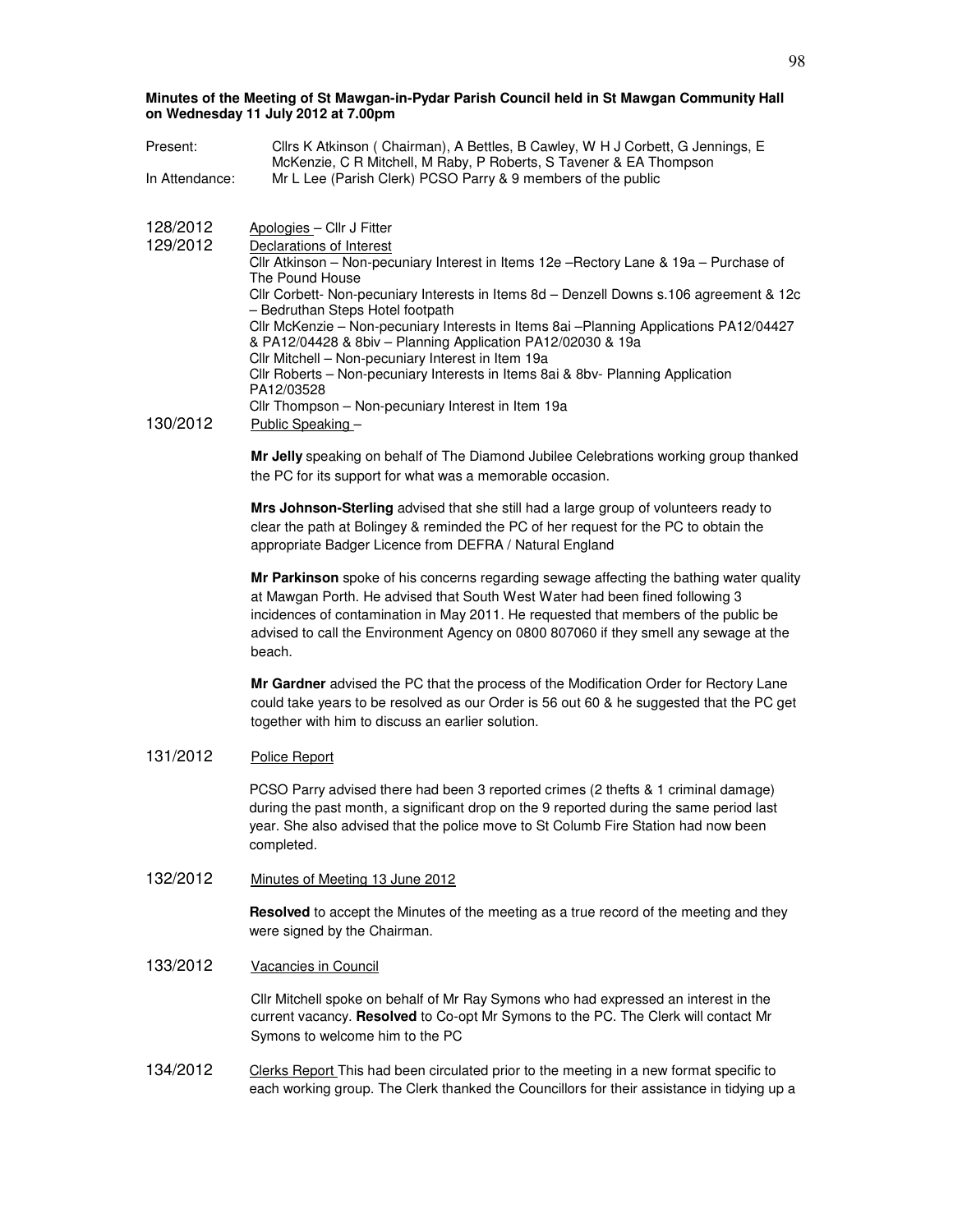few loose ends & reducing the length of the report. Cllr Roberts advised that both gates at the playing field had now been mended.

135/2012 Purchase of The Pound House - St Mawgan Local History Group Cllrs Atkinson, McKenzie, Mitchell & Thompson all left the meeting for the duration of this item which was brought forward as there were several members of the History Group in attendance. Cllr Roberts took the Chair. Cllr Corbett joined the meeting during this item. The History Group requested that the PC purchase the Pound House on its behalf (all the monies being raised by the History Group) in order that the ground floor can be restored as a working cider press & the first floor be used as a Heritage Centre. The PC wanted further information, such as evidence of the funds being available to purchase & restore the building & some form of business plan showing an income stream from the proposed Heritage Centre, in order to fund any future costs relating to the building in order that it did not become a burden on the parish**. Resolved** to support the request in principle, subject to obtaining further information from the History Group. The Clerk will write to the group 136/2012 Planning-

- a. New Applications It was **Resolved** to make the following responses to Cornwall Council
	- i. **PA12/04427** & **PA12/04428** Mawgan-in-Pydar CP School Applications for Listed Building Consent for Widen doorways & form timber ramp externally to existing prefabricated 'Elliot' building to improve disabled access for student starting September 2012 & replace door & side screen (non-original) with door & half door to main building to improve disabled access (style to match). Cllrs McKenzie & Roberts left the meeting for this item **Resolved – No Comments**
	- ii. **PA12/04891** Whitewater Farm St Columb Major TR9 6 DR Mr C Pearse Outline Planning Permission for replacement farmhouse. **Resolved - No Objections**
	- iii. **PA12/05564** Seavista Mawgan Porth Mr & Mrs Page Construction of granny annexe **Resolved – No Objections**
	- iv. **PA12/05637** Trenevek Mawgan Porth Mr & Mrs Empson Submission of details to discharge Conditions 4,5 & 6 in respect of decision notice PA11/00392 **Resolved – No Comments**
	- v. **PA12/05630** Trenevek (formerly known as Cuillens & High Clere) Trenance Mawgan Porth Mr & Mrs Empson. Demolition of existing 2 storey, 4 bedroom dwelling & erection of new replacement 3 storey 4 bedroom dwelling **Resolved – No Objections** but would question the suitability of the size of the left hand dormer on the west elevation & also the proportion of the main roof compared to the gable end roof on the east elevation
- b. Advices and decisions from Cornwall Council
	- i. **PA11/10928** Land at Trenance OS Grid Ref 185012 67780 Trenance Newquay Mr G Michell Tregarian Developments. Construction of a new sustainable house incorporating garage & parking area. Cllr Corbett attended the CC Planning Committee earlier in the day & reported that this **Application** had been **refused**. Some of the reports were however incorrect & the PC will write to Mr Edmondson at CC to correct them.
	- ii. **PA11/10944** Tregurrian Camping Park, Tregurrian Newquay. The Camping & Caravanning Club. Site entrance & exit barriers, 61 hardstanding pitches, extension to site opening period to 16 February to 5 January- **Approved with Conditions**
	- iii. **PA12/01236** Travellers Rest Trevarrian Newquay. St Austell Brewery. Change of use of field (currently unused) to provide campsite for 6 month period annually. **Application Refused**
	- iv. **PA12/02030** Trevarrian Holiday Park Trevarrian. Construction of new roof to toilet block, retractable roof over swimming pool & changing accommodation. **Approved with Conditions**
	- v. **PA12/03528** Lanvean Workshop Lanvean St Mawgan Mr NJ Plant Lawful Development Certificate for NJ Plant for agricultural & marine fabrication, agricultural engineering metalwork. **Granted CAADs & LUs only**
	- vi. **PA12/02155** Green Hedges Trenance Newquay. Mr M Brady. Conversion of garage into granny annex ancillary to the main residence. **Approved with Conditions**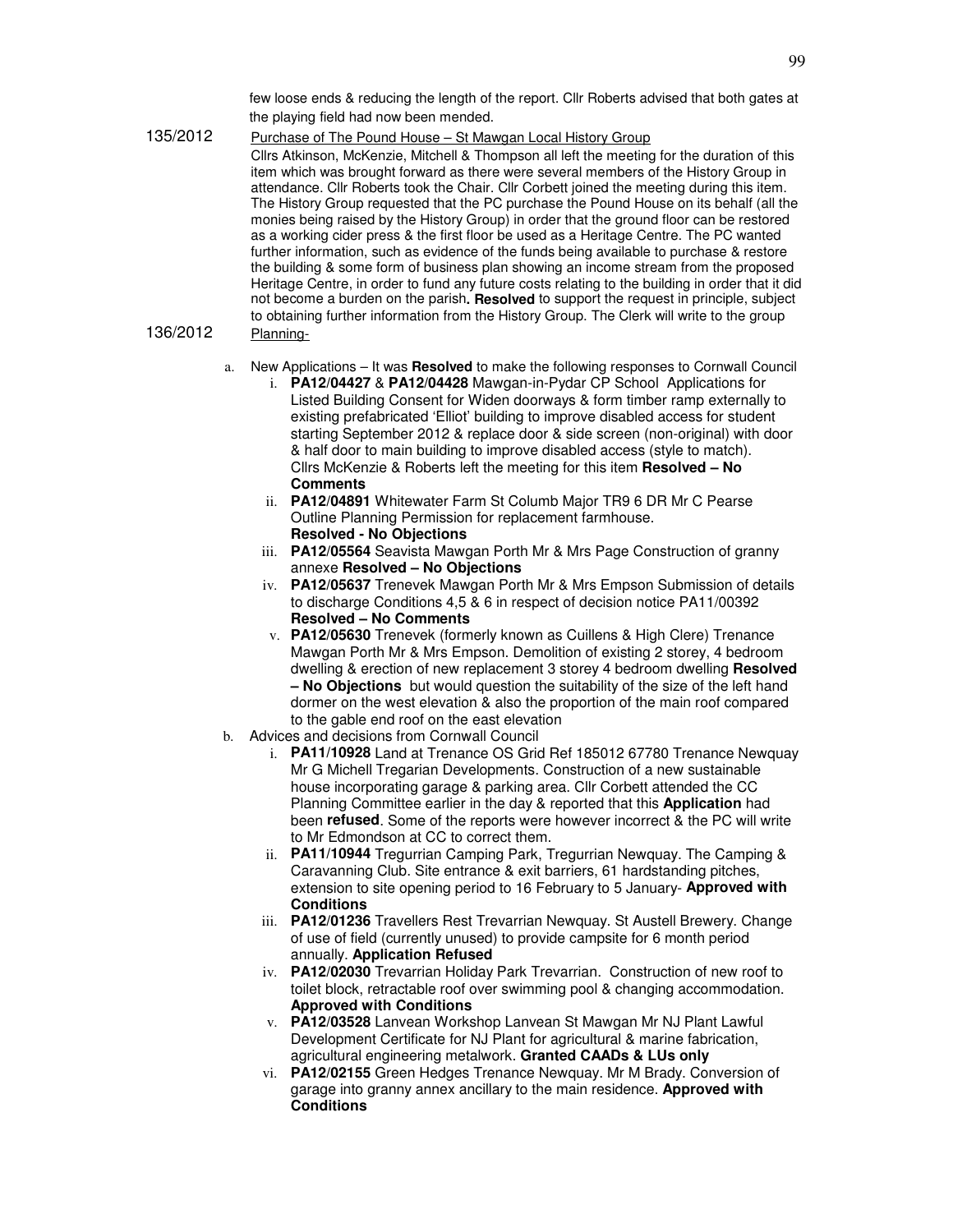- vii. **PA12/03458** The Steps Tredragon Road Mawgan Porth Mr & Mrs Krikorian Extend existing terrace & form store underneath. Erect Balcony. **Approved with Conditions**
- viii. **PA12/00171** Rose Cottage Ball Lane St Mawgan Mr JG Higham Trustees of William Higham- Extension & alterations to an existing dwelling. **Approved with Conditions**
- ix. **PA12/04338** The Bungalow Trevarrian Hill Trevarrian Mr L Whowell. Proposed renovations & extensions including replacement garage & associated works. **Approved with Conditions**
- x. **PA11/10659** The Granary Retorrick Mill Newquay Mr C Williams The addition of 4 static caravans / park homes for all year round holiday use. **Approved with Conditions**
- xi. **PA12/03602** Oceana Trenance Mawgan Porth Mr T Yeoman. Proposed new dwelling. **Application withdrawn** The PC has received a request from the applicant for members of its Planning Working Group to meet with them to discuss alternative plans. The Clerk will make arrangements for the meeting
- xii. **PA12/02093** Riviera Lodge Cllr Corbett advised that Gemma Halstead CC had requested further information from the applicant & would be in touch when it was received.
- c. To discuss Enforcement Issues Cllr Thompson advised that a camper van had been parked at the Riviera Lodge for a few days & the site was now unsecure. The unsightly caravan remains on site. The Clerk will ask CC to take action to have the site tidied up.
- d. Denzell Downs S.106 agreement Cllr Corbett left the meeting for this item. The PC is happy with the S.106 agreement
- 137/2012 Public Convenience Review The PC awaits a response from Steve Double CC regarding the PC's decision not to take on the public conveniences at Mawgan Porth. Cllr Thompson reported that Cllr Fitter was taking up the issue of the disability toilet in St Mawgan. The Clerk will contact Cllr Fitter to obtain an update. 138/2012 Amenity Area Working Group
- - a. Resolved to approve the Design for the Memorial to BF & DM Purchase
	- b. Resolved to approve the Additional inscription for WMH & E Juleff
	- c. Play Area Inspection Report Resolved to write to Taylormade to expedite the completion of the roundabout commissioning. The Clerk will also request the return of the matting (taken from under the roundabout) in order that it can be re-used at the entrance gate. Cllr Roberts agreed to attend to the fitting of the matting. If the matting is not recovered from Taylormade the PC Resolved to purchase new matting.
	- d. Mower Shed Lease of Land- Deferred
	- e. New goal posts- Cllr Roberts to obtain quote for new posts.

## 139/2012 Beach & Environment

- a. Working Group Report None received
- b. Dog fouling Ball Lane The Dog Warden has visited & agreed that the dog fouling in this area was particularly unpleasant. He has put up further signage & offered to deliver further signs to residents if they would like to contact him through the clerk.
- c. Sewage overflow Cllr Tavener advised that there is already a system in place for the RNLI to be alerted by CC when there was a problem. Cllr Bettles confirmed that the Environment Agency carried out monthly bathing water checks at various locations in the parish. The PC used to receive copies of the monthly reports but no longer does so. The Clerk will arrange for these reports to be sent to Cllr Roberts (or provide website details on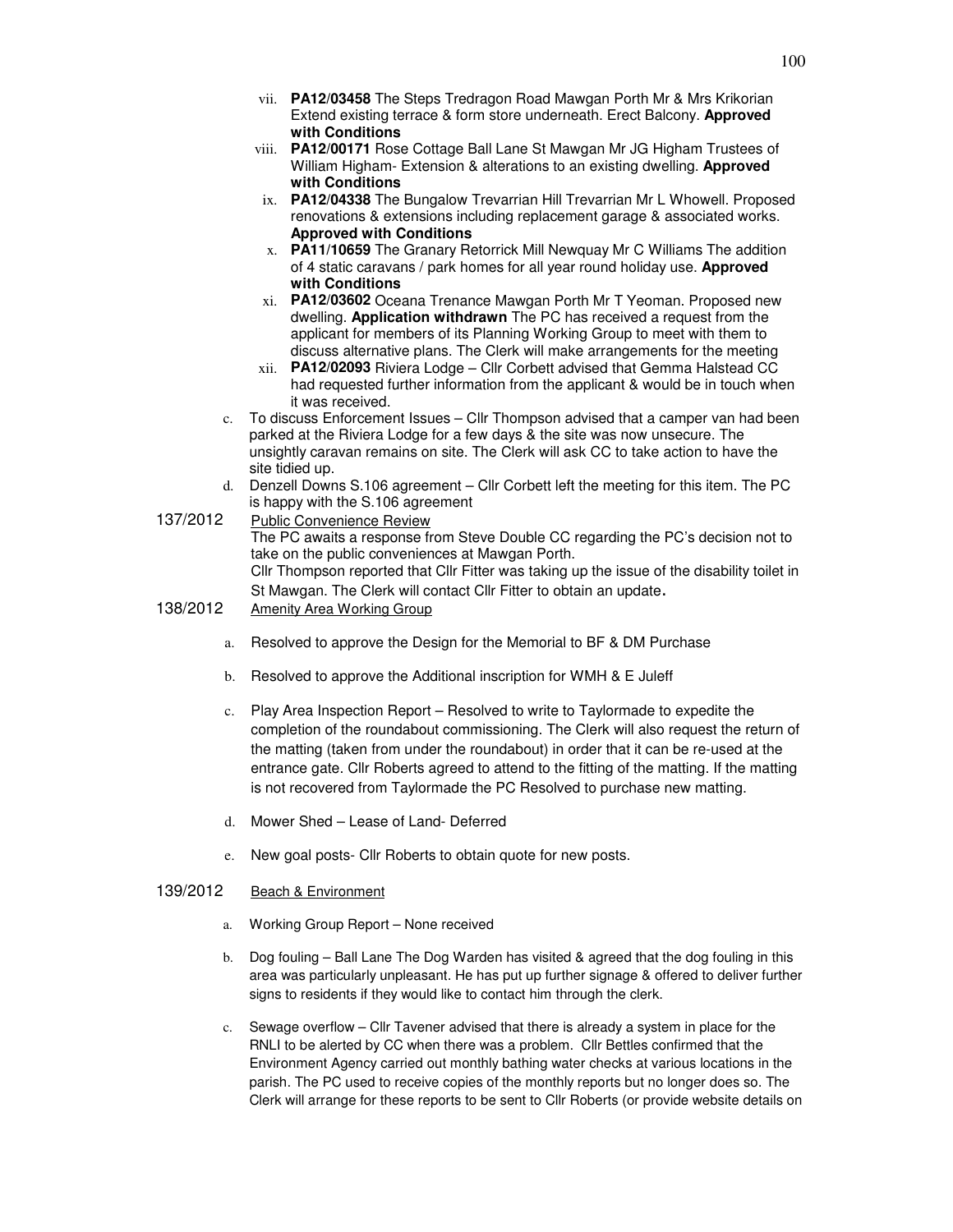which they can be found) in order that he can put them on the beach notice boards. The Chairman will arrange for the Environment Agency telephone number to appear in the Parish News. Several Councillors expressed an interest to visit the Sewage Plant at St Columb. The Clerk will make enquiries regarding possible dates.

- d. It was reported that a dead whale had been washed up on the beach, but this had been quickly removed.
- e. The Chairman advised that he had been approached by a film company who wished to film on the beach. The company was referred to CC.

## 140/2012 Transport & Rights of Way

- a. Resolved to appoint Cllr Tavener to the Working Group
- b. Working Group Report None Received
- c. Bedruthan Steps Hotel Footpath Cllr Corbett left the meeting for this item. Resolved-The Clerk to respond to the hotel advising that they were still awaiting a response from CC & advising that if the hotel had advised the PC of its intentions before carrying out the work, it would probably not have become such a big issue. The Clerk will also contact Cllr Fitter to see if he has seen the report from CC Legal department.
- d. Road East of Bolingey Ford The Clerk will write to Mr Bayley CC Highways, to request he walk the path with Cllrs Corbett, McKenzie & Tavener & Mrs Johnson-Sterling in order to ascertain the extent of the work required & whether it would be viable for the group of volunteers to carry out much of the work. The main issues appear to be the badger setts & the drainage near Whitewater Farm.
- e. Rectory Lane Cllr Atkinson left the meeting for this item. **Resolved** to request CC fast track the Modification Order process. Clerk to write.
- f. Damage to roadside verges caused by wide vehicles. Cllr Corbett explained the issue of wide vehicles (particularly those from Cornish Country Larder) mounting the grass verges & causing puddling & undermining the road surface. Resolved to report the issue to CC Highways
- g. Footpath 31 'No Horse's signs **Resolved** to purchase 2 signs (1 for each end of the path) & to request CC expedite the re-instatement of the barrier.

# 141/2012 Other Reports

- a. Mawgan-in-Pydar CP School Ofsted Report The report had been circulated prior to the meeting. The PC congratulates the school on achieving an outstanding grading in May 2012. The Clerk will write to the school. 'The Chairman commented that the Parish was extremely fortunate to have two Ofsted Outstanding educational facilities – the school & the Pre-school'
- b. Diamond Jubilee Report- The Chairman congratulated the working group on putting on memorable celebrations. The Clerk will write a letter of thanks to the group.
- c. Newquay Airport The minutes of the meeting held on 18 June had previously been circulated. Cllr Thompson was concerned that Mr Titterington did not recognise the lack of signage specific for arrivals at the East car park of the airport. The Clerk will write to Mr **Titterington**
- d. Code of Conduct Event Report circulated prior to the meeting.
- 142/2012 Accounts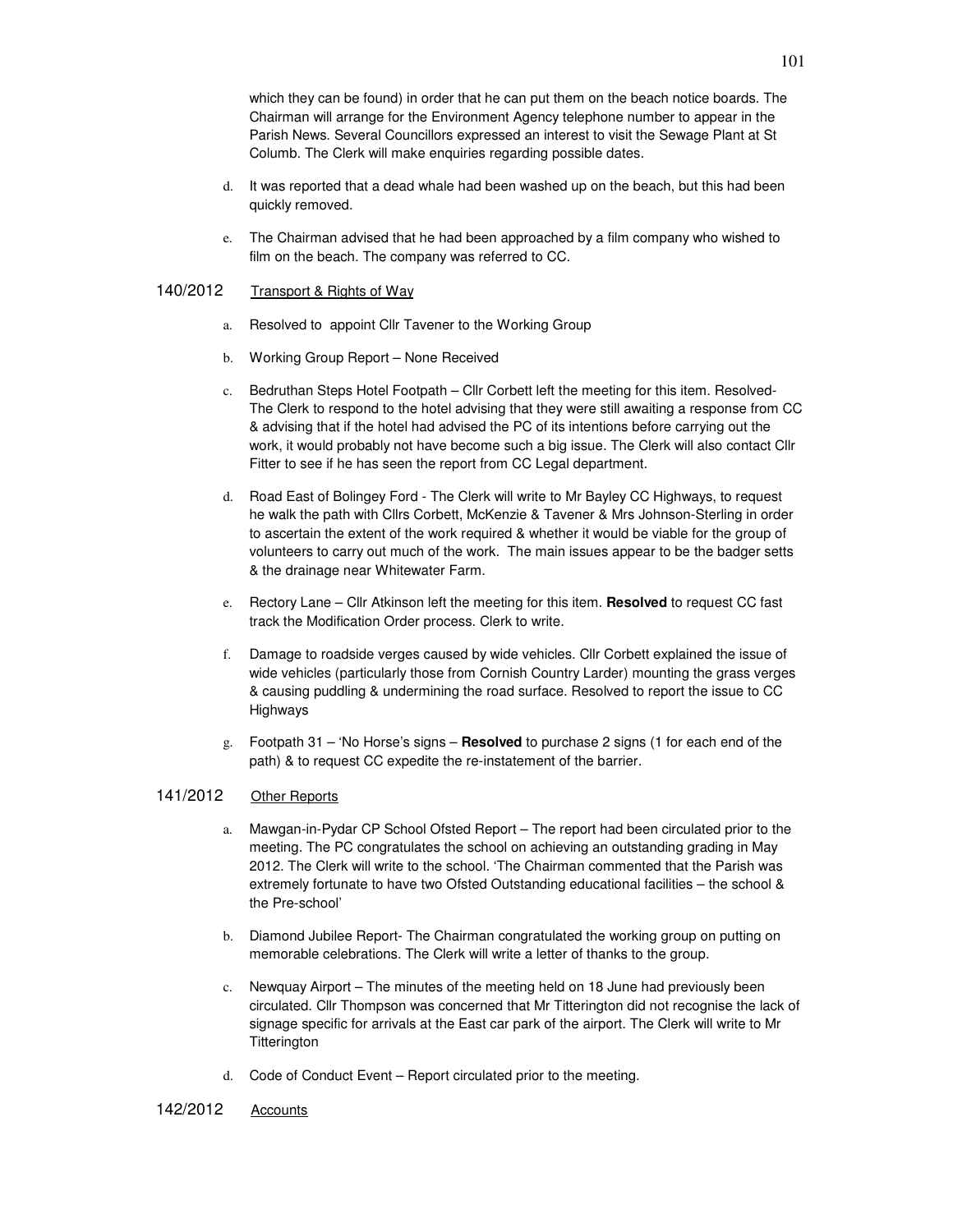It was **Resolved** to pay the following accounts:

| T Michell   | Maintenance June                                 |   | £1157.37 |
|-------------|--------------------------------------------------|---|----------|
| L Lee       | Salary & Expenses June £ 659.34                  |   |          |
| M Farmer    | Beach Cleaning June                              |   | £ 700.00 |
| <b>MPVH</b> | Hall Hire 06 & 13 June                           | £ | 40.00    |
|             | Taylor Design & Play Ltd 2 Cradle Seats £ 225.60 |   |          |
| D Vickery   | <b>Bus Shelter Clean</b>                         |   | £ 100.00 |
| Total       |                                                  |   | £2882.31 |

It was **Resolved** not to sign the cheque in favour of Taylor Design & Play Ltd in the sum of £ 1668.00 until the roundabout had been re-commissioned to an acceptable standard.

143/2012 Standing Orders – **Resolved** to adopted the Standing Orders which had been amended (and previously circulated) to reflect the new interim Code of Conduct bearing in mind that they may need further amendment when the Code of Conduct is finalised

- 144/2012 **Resolved** to adopt the Annual Assessment of Financial Risks for 2012-2013 which had previously been circulated
- 145/2012 Information only email No further action required
- 146/2012 Correspondence for information All circulated a. CALC – The Week Issues 17,18,19 & 20
	- b. CC- Cornwall Countryside Access Forum 22 June Agenda
	- c. CALC Code of Conduct 2012 Updates
	- d. CALC- Code of Conduct Updates Meetings 18 July
	- e. CRCC- Advert for Treasurer for Cornwall County Playing Fields Association
	- f. CC- Localism Newsletter May 2012
	- g. CC- Caravan Site Consultation
	- h. CC Leaders Letter 11 June
	- i. CC- Community Network Meeting Agenda 26 June
	- j. CC- Register to vote in 2012-2013
	- k. CC Licensing Act 2003 September Seminar
	- l. Neighbourhood Watch Spring Newsletter
	- m. CC- Temporary Road Closure B3276 between Junction of Henver Rd & Junction North of Penvose Farm 10-11 August 2012 (19.30- 03.00)